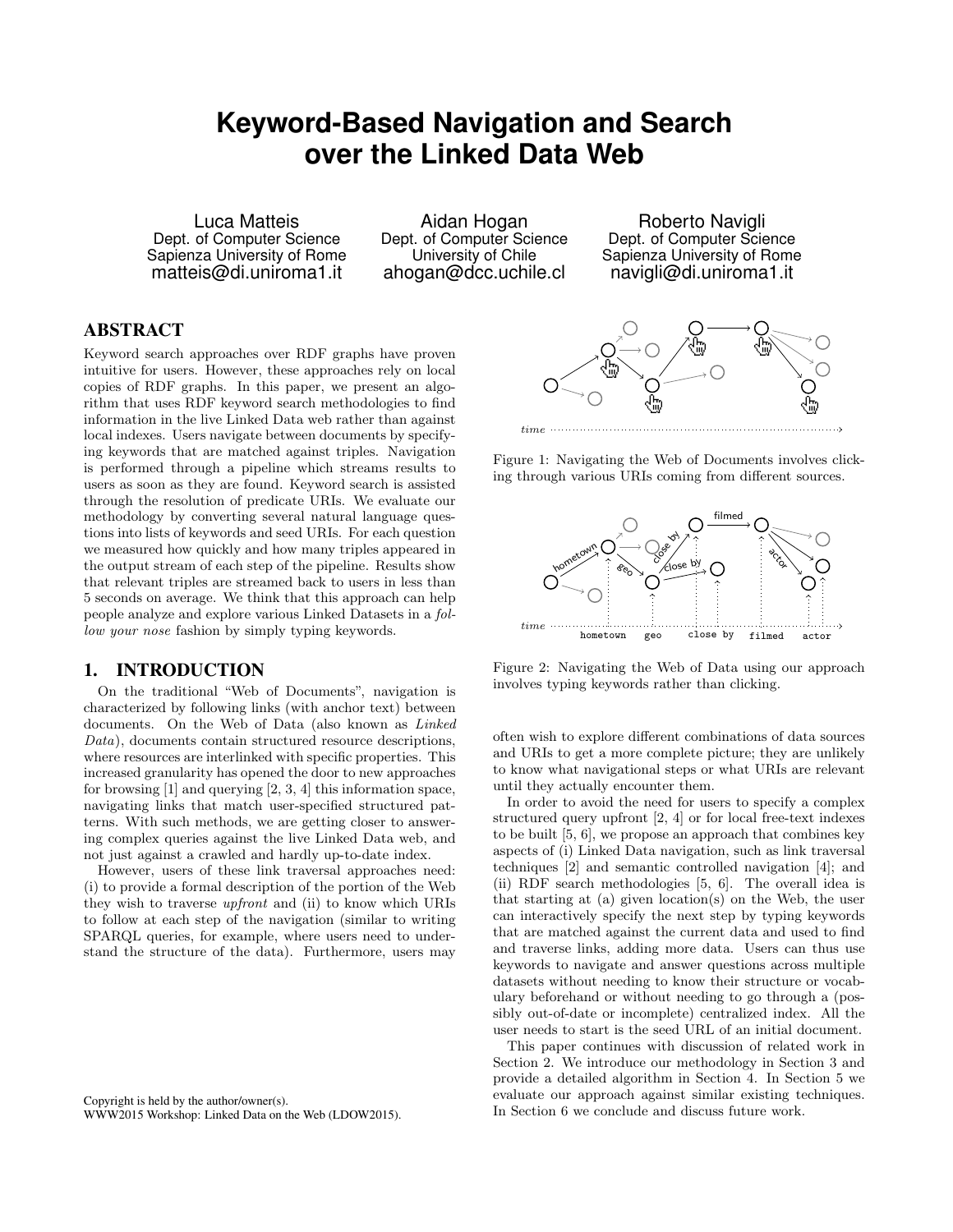### <span id="page-1-0"></span>2. RELATED WORK

Several works propose methods for browsing and navigating Linked Datasets. NautiLOD [\[4\]](#page-4-3) was our main source of inspiration, providing a language for navigating the Web of Data in a controlled manner. Other approaches, such as Link Traversal Querying [\[7\]](#page-4-7) and Linked Data Fragments [\[8\]](#page-4-8), allow for querying Linked Datasets by resolving and traversing URIs automatically. Unlike these approaches, we do not require an upfront query or plan.

Instead our approach enables users to perform their discoveries "on the go". In this sense it is somewhat similar to Linked Data browsers such as TABULATOR [\[1\]](#page-4-0). However, TABULATOR is more akin to a traditional browsing scenario on the Web of Documents. Figures [1](#page-0-0) and [2](#page-0-1) draw a comparison. In both scenarios, the user is involved in every step. But rather than clicking to resolve a link manually, our approach enables users to search for multiple links using keywords: in our approach, the navigation can branch.

Versus keyword search approaches (e.g., see [\[5,](#page-4-4) [6\]](#page-4-5)), we do not require a local inverted index. We rather aim to enable live exploration of the Web in search of (up-to-date) answers.

A related technique that combines both navigation and search is TREO [\[9\]](#page-4-9), which accepts a natural language question that it uses to navigate a Linked Dataset in search for answers. However, Treo again requires an upfront question. Likewise Treo is assisted by third-party corpora, such as WIKIPEDIA, to find specific keyword paths to follow, while our approach (currently) relies entirely on Linked Data.

In terms of streaming results to users on-the-fly, TRIPLE PATTERN FRAGMENTS [\[3\]](#page-4-2) was a source of inspiration.

## <span id="page-1-1"></span>3. KEYWORD-BASED NAVIGATION AND SEARCH

To navigate and search the Web of Data using our approach, users (or agents) initiate their browsing similar to the usual Web of Documents: they provide a list of starting locations (seed URIs).<sup>[1](#page-1-2)</sup> The navigation starts by resolving the seed URIs after which users are invited to introduce a keyword. The keyword is used to search for relevant content against the information retrieved. This process is illustrated in more detail in Figure [3](#page-2-1) where we perform a navigation from seed URI <http://harth.org/andreas/foaf#ah> looking for relevant information using the keyword "known". URIs found using this keyword are sent to an output stream. In the upper-right corner we see this entire process happening again, using a new keyword and new seed URIs, namely the ones returned from the earlier step.

In the following sub-sections, we will explain in more detail the navigation and search aspects of our approach.

#### 3.1 Navigation

The type of navigation we use to browse the Linked Data Web in a programmatic way is similar to other works such as  $LD$ PATH<sup>[2](#page-1-3)</sup> and NAUTILOD [\[4\]](#page-4-3). These approaches rely specifically on following RDF links between resources and servers. However, these methods only work in scenarios where users know upfront which RDF links they wish to follow whereas our approach does not make this assumption. Instead, our navigation is interactive and driven by keywords rather than

<span id="page-1-4"></span>

Figure 4: Navigation using a streaming pipeline

explicit URIs or regular expressions, allowing for a more flexible and less rigorous browsing experience. Furthermore, in other related approaches, users typically have to construct queries upfront and wait for the entire process to finish before they can act on the results. Instead we rely on returning results to users in a streaming fashion as quickly as possible, enabling the discovery of data as you go.

To enable the streaming of results, we structure the navigation process in the form of a pipeline. Each element of the pipeline is responsible for searching against the data it receives. Figure [4](#page-1-4) gives an example. The resource Andreas Harth is fed into the first element of the pipeline, and using the keyword "known", we look for relevant triples. These triples are then sent to an output, which becomes the input stream for the next element of the pipeline. Rather than having to wait for the process to finish at each step, we act on results as soon as they are found. Thus the second element can already start processing the resource Kjetil Kjernsmo even though the earlier step has not finished looking for triples. This enables users to continue the navigation using new keywords, even while other elements of the pipeline are still busy looking for relevant results.

### 3.2 Search

To find relevant triples at each step of the pipeline, several methodologies can be used. For instance, work such as [\[5\]](#page-4-4) show that keyword search against RDF structures is achievable with high accuracy. We keep the search component modular, so that specific implementations can decide which technique to utilize. In the evaluation section herein we perform search using a string similarity algorithm against the string representation of each triple.

<span id="page-1-5"></span>

Figure 5: Search using predicate resolution

To enable further matches, we extend the search with content acquired by resolving the predicate URIs associated with the current resource. When matching RDF links, we are thus not only limited to matching tokens in the URI string itself, but can match labels, comments, etc. Figure [5](#page-1-5) shows an example of how predicate resolution can enrich a search result. For the Andreas Harth resource, no triples are found using the keyword "known". However, by resolving predicate URIs we are able to find triples within the foaf:knows predicate that match the keyword. We can therefore use triples with the foaf:knows predicate that are associated with our main resource to continue our navigation.

<span id="page-1-2"></span><sup>1</sup>One could imagine these URIs coming from a search engine or bookmark list, etc.

<span id="page-1-3"></span> $^{2}$ <http://marmotta.apache.org/ldpath/>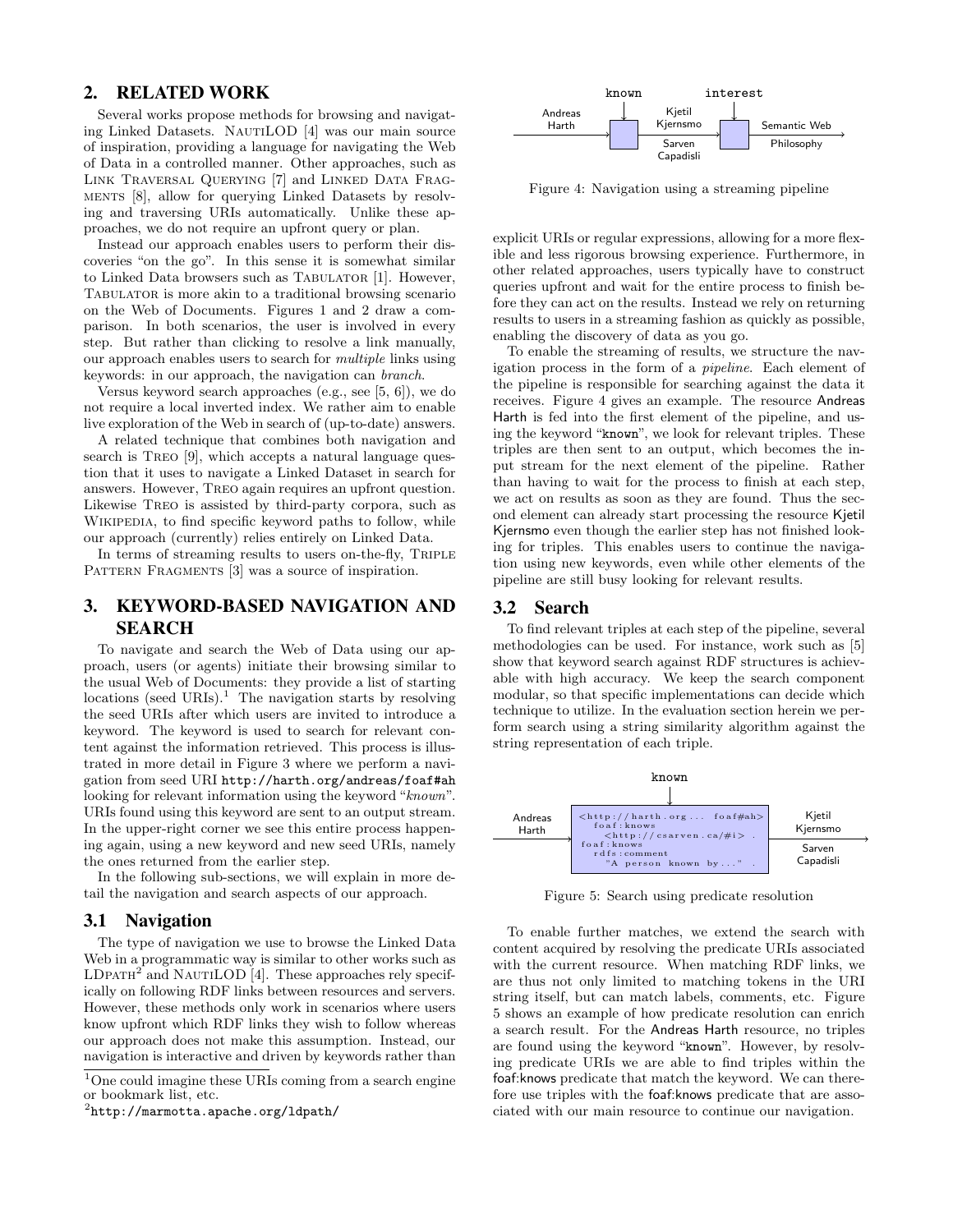<span id="page-2-1"></span>

Figure 3: What are the interests of the people known by Andreas Harth?

Many predicate URIs will resolve to an entire ontology or vocabulary and not just to the term identified. For instance, the URI <http://xmlns.com/foaf/0.1/knows> resolves to a description of the entire FOAF vocabulary. For this reason our approach relies only on the triples where the resolved URI appears in either the subject or object position.

#### <span id="page-2-0"></span>4. ALGORITHM

We will now describe our approach in more detail by presenting an algorithm and explaining its functionality using a walkthrough example. The question in Figure [3](#page-2-1) involves accessing data from different sources and following specific paths based on the people Andreas knows. To represent this question formally we define a seed URI from which the navigation initiates, and an ordered set of keywords we need to follow to answer our question (e.g., in the order entered interactively by the user). Each keyword is effectively an element in the pipeline. Algorithm [1](#page-2-2) gives an overview of the procedure for a single element of the pipeline.

The algorithm takes as input a stream which we call S, and a keyword  $k$ . By following Figure [3,](#page-2-1) once the URI <http://harth.org/andreas/foaf#ah> appears in the stream S (line 1), we resolve this URI and assign the triples returned to the set  $R$  (line 2). Next on line 3 we apply our search methodology against the set  $R$  using the keyword  $k$  (which is "known") and the found triples are assigned to the set  $F$ . If triples are found we extract the URIs from the found triples (line 5) and write the resulting URIs to our output stream out. For the keyword "known" no triples were found, therefore nothing is written to the output stream yet.

Next on line 8 we obtain triples that were not yet found and assign them to the set  $T$ . We proceed by resolving the predicate URIs of this set. We loop through each triple of this set on line 9, and we resolve each predicate on line 10. We then apply our search methodology against the set  $P$ using the keyword "known" with found triples assigned to the set  $F'$  (line 12); if  $F'$  is non-empty, we extract new

| <b>Input:</b> input stream S and keyword $k$                     |
|------------------------------------------------------------------|
| <b>Output:</b> output stream <i>out</i> of URIs found            |
| 1: upon $URI$ in stream S do                                     |
| 2: $R \leftarrow$ triples from resolving URI                     |
| 3: $F \leftarrow$ search for k in R and return triples           |
| 4: if $F.length > 0$ then                                        |
| 5: $N \leftarrow \{$ unvisited URIs of F except predicates $\}$  |
| 6: $out.write(N)$                                                |
| $7:$ end if                                                      |
| $8: T \leftarrow R - F$                                          |
| 9: for each triple $t \in T$ do                                  |
| $P \leftarrow$ triples from resolving predicate of t<br>10:      |
| 11: $F' \leftarrow$ search for k in P and return triples         |
| 12: if $F'$ length $> 0$ then                                    |
| $N \leftarrow \{$ unvisited URIs of t except predicates }<br>13: |
| 14:<br>out.write(N)                                              |
| end if<br>15:                                                    |
| $16:$ end for                                                    |
|                                                                  |
|                                                                  |

<span id="page-2-2"></span>Algorithm 1 Keyword-based navigation and search

URIs from the current triple  $t$  (line 13). On line 14 we write the extracted URIs to the stream out. Thanks to predicate resolution, we now match triples with predicate foaf:knows, resulting in 2 output URIs, namely <http://csarven.ca/#i> and <http://www.kjetil.kjernsmo.net/foaf#me>.

Figure [3](#page-2-1) continues by listening for the keyword "interest". The algorithm is re-executed with an input stream fed from the output stream of the earlier execution. We therefore obtain 2 URIs in the input stream; for each of these URIs the process is repeated. The process terminates when all processing has finished for the given keywords or the user manually terminates the session.

It is important to note that the resolution of URIs can occur in parallel. In the evaluation section we specifically create a new thread for each request to obtain higher throughput. URIs resolved should also be cached to avoid unnecessary re-retrieval of commonly requested documents.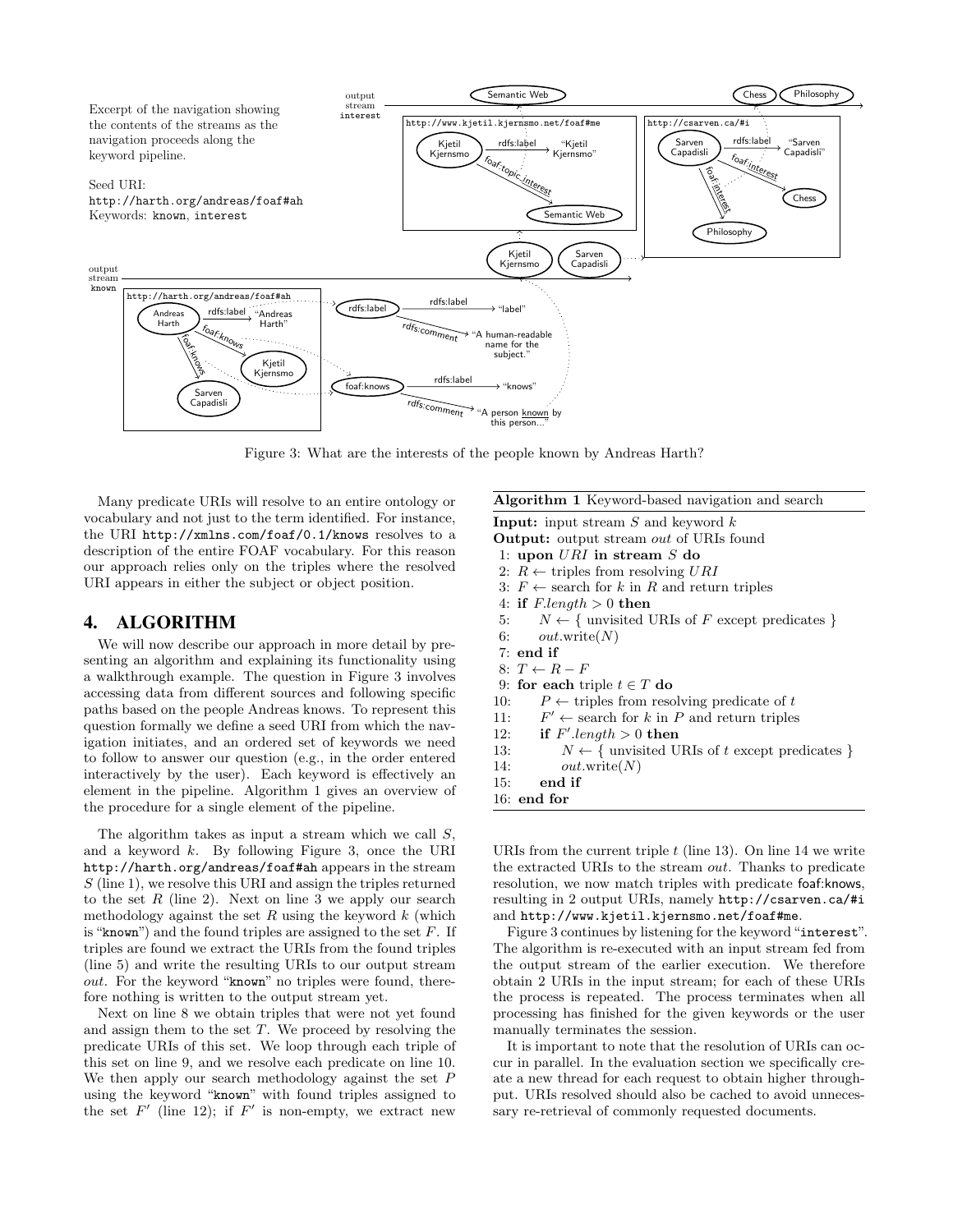<span id="page-3-3"></span>

![](_page_3_Figure_1.jpeg)

Scott, in Italian. 3 keywords and 1 seed URI: <http://data.linkedmdb.org/resource/director/8472>

Figure 6: Execution of questions

#### <span id="page-3-0"></span>5. EVALUATION

The main characteristic of our keyword-based navigation and search is that it allows to answer questions "as you go" by simply typing keywords. The primary purpose of this preliminary evaluation is to check whether our identified method produces relevant results in an acceptable time frame. To this end, we performed two different experiments:

- 1. First we executed a series of questions, each represented as a set of keywords with a seed URI, using our identified approach. We measured how fast and how many relevant triples appeared in the output streams.
- 2. Next we compared our methodology against a similar implementation called SWGET [\[10\]](#page-4-10), a multi-threaded tool that executes NAUTILOD expressions (SWGETM), and we measured the response times at each navigation step for both approaches.

#### 5.1 Experimental setup

To run the experiments, we implemented our navigation pipeline component using an observer pattern and our search component as a multi-threaded Java process that uses the open source APACHE ANY2[3](#page-3-1)<sup>3</sup> library to resolve URIs and obtain triples. We instantiated keyword search by utilizing the *dice coefficient*<sup>[4](#page-3-2)</sup> string matching algorithm which works especially well with strings of variable length. The SWGET comparison does not take into account our search methodology since we use explicit URIs. As HTTP requests were run in parallel in different threads, to avoid many simultaneous connections that may overload the servers and generate errors, we used a thread pool size of 5 (SWGET was also configured with this size). All results for all the experiments are the average of 5 runs.

#### 5.2 Results

Figures [6a, 6b, 6c](#page-3-3) and [6d](#page-3-3) show the contents of the various output streams at specific times. Each plotted mark represents data being written to the stream.

We will analyze the results in terms of *response time* (reception of first solution for every keyword) and navigation hop time (reception of first solution between each keyword). For the question in Figure [6a,](#page-3-3) the response time is around 6 seconds for the first keyword and 9 seconds for the second keyword. This is mainly due to the fact that we had to resolve the predicate URIs in order to find triples matching the first "known" keyword. The average navigation hop time is 7.7 seconds. For the question in Figure [6b,](#page-3-3) the response time is 2 seconds for the first keyword and 2.3 seconds for the second. The navigation hop time is 2.2 seconds. For this question we see that the results are returned quicker because we did not have to resort to predicate resolution. For the questions in Figure [6c](#page-3-3) and [6d,](#page-3-3) triples relating to the first keyword are found in 2.8 and 2.2 seconds respectively, 5.9 and 4.3 seconds for the second keyword, and 7.5 and 5.8 seconds for the third keyword. The navigation hop time is 5.4 and 4.1 seconds. For these two questions we see that, even with a greater number of keywords, the navigation hop time remains below 10 seconds.

In summary, in these results we can see that response times are all under 10 seconds. Even more important is the navigation hop time, which suggests that users can navigate across resources, and match relevant triples, in around 5 seconds on average. These results, although preliminary, show us that browsing the Web of Data using keywords is possible within the bounds of interactive time-frames, albeit a bit

<span id="page-3-1"></span> $^3$ http://any $23$ .apache.org/

<span id="page-3-2"></span><sup>4</sup> [http://www.catalysoft.com/articles/StrikeAMatch.](http://www.catalysoft.com/articles/StrikeAMatch.html) [html](http://www.catalysoft.com/articles/StrikeAMatch.html)